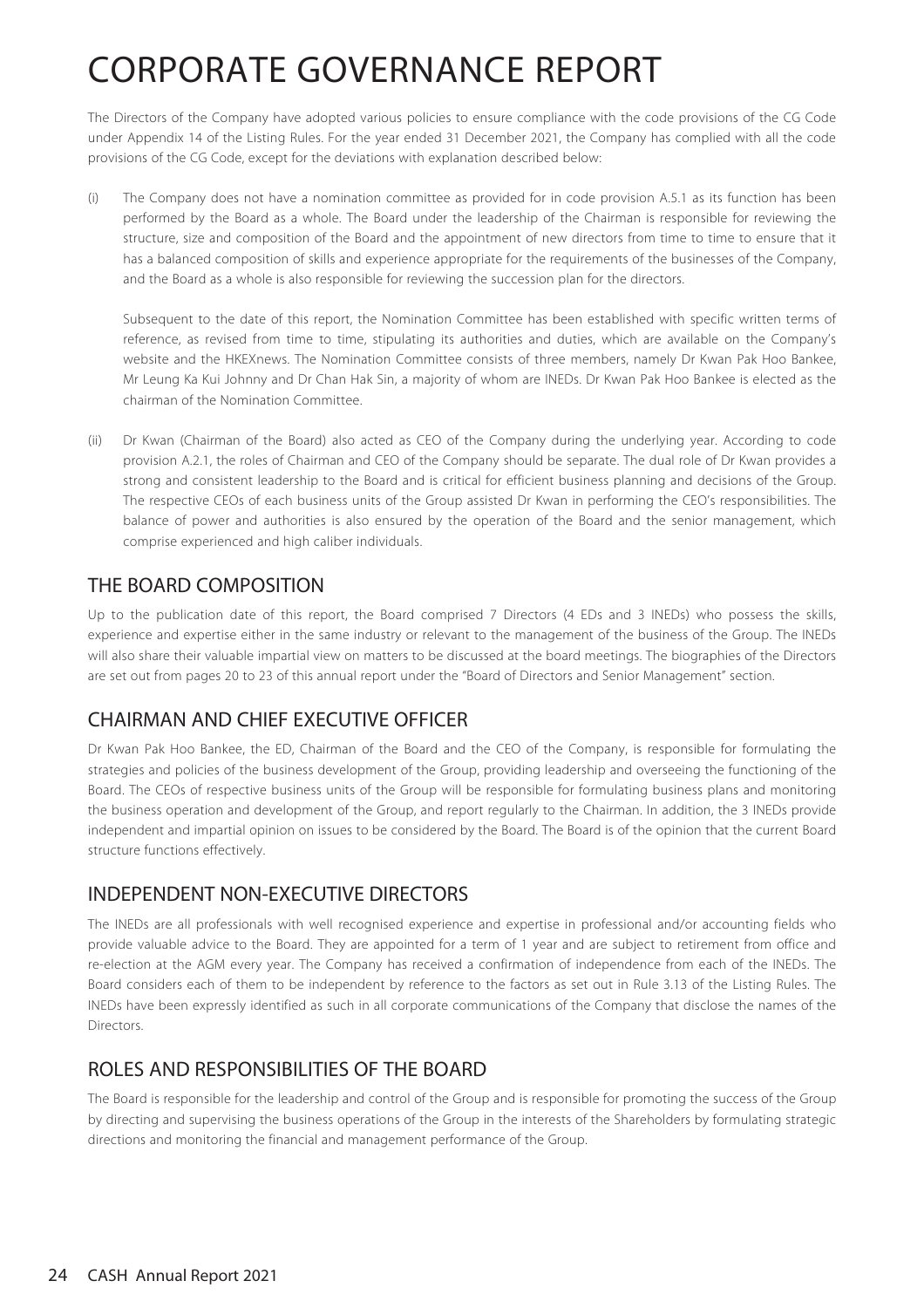## DELEGATION TO THE MANAGEMENT

The Management is led by the EDs of the Board and has delegated powers and authorities to carry out the day-to-day management and operation of the Group; formulate business policies and make decision on key business issues; and exercise power and authority delegated by the Board from time to time. The Management assumes full accountability to the Board for the operation of the Group.

There is a formal schedule of matters specifically reserved to and delegated by the Board. The Board had given clear directions to the Management that certain matters (including the followings) must be reserved to the Board:

- Publication of final and interim results of the Company
- Dividend distribution or other distribution
- Major issues of treasury policy, accounting policy and remuneration policy
- Review on risk management and internal control systems
- Corporate governance functions
- Review on the succession plan and consideration of the appointment, re-election and removal of the Directors
- Changes to major group structure or board composition requiring notification by announcement
- Notifiable transaction and non-exempted connected transaction/continuing connected transaction
- Proposed transaction requiring the Shareholders' approval
- Capital restructuring
- Joint venture with outside party involving substantial capital commitment from the Group that requires notification by announcement
- Financial assistance to the Directors

## RELATIONSHIP BETWEEN THE BOARD MEMBERS

Dr Kwan Pak Hoo Bankee (Chairman, ED and CEO of the Company) is the father of Mr Kwan Teng Hin Jeffrey (ED). Save as disclosed herein, none of the members of the Board has any relationship (including financial, business, family or other material/relevant relations) between each other.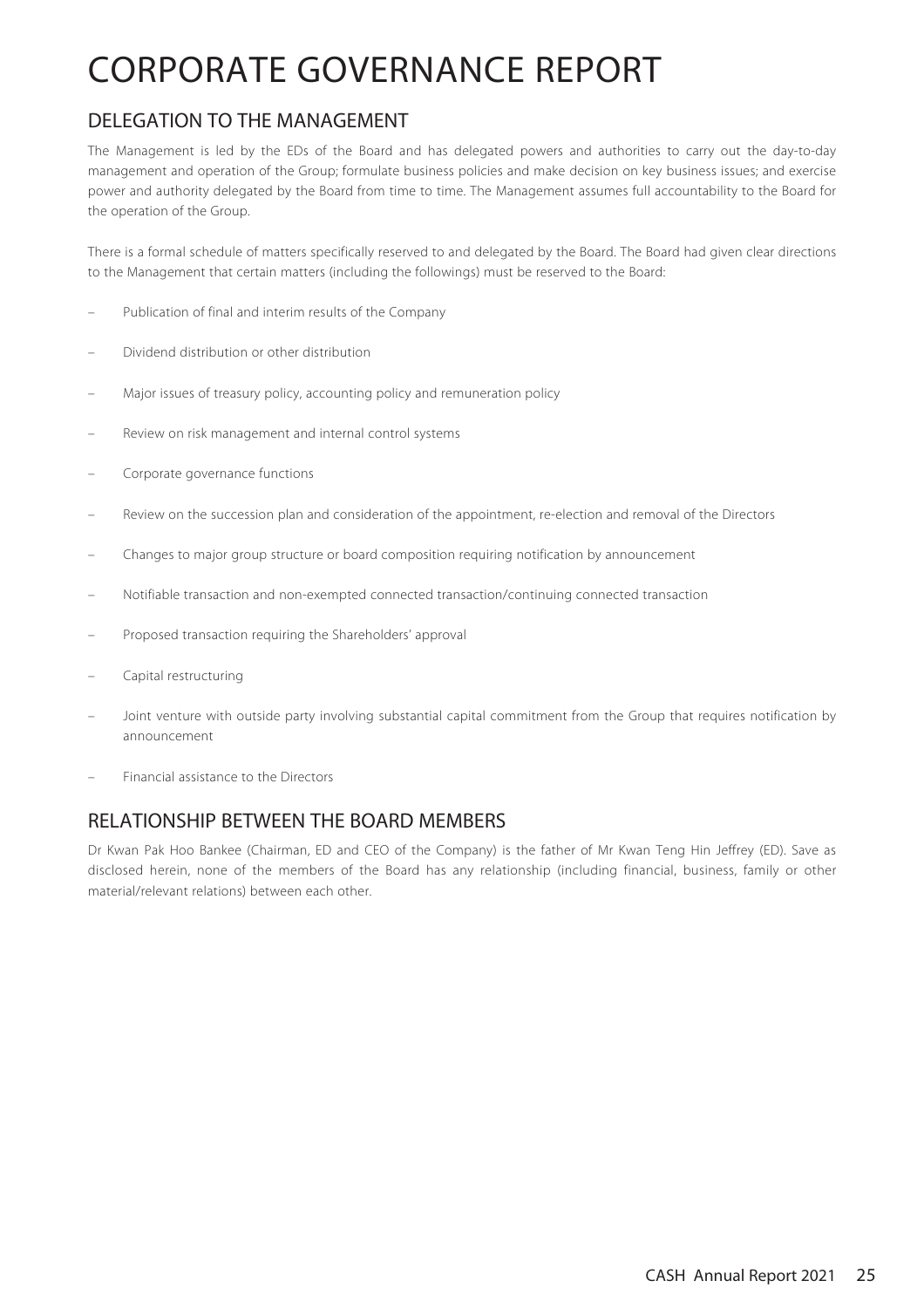## INDUCTION, SUPPORT AND PROFESSIONAL DEVELOPMENT OF THE DIRECTORS

The Directors received regular updates and presentation on changes and developments to the Group's business and on the latest developments in the law, rules and regulations relating to Directors' duties and responsibilities. A newly appointed Director will receive a comprehensive induction package covering the statutory and regulatory obligations of Directors. Directors' training is an ongoing process. All Directors are encouraged to attend training sessions including but not limited to seminars (including online webinars), briefings, conference forums and workshop and reading materials to enrich their knowledge in discharging their duties as a director.

To summarise, the Directors received trainings on the following areas to update and develop their skills and knowledge during the year under review:-

| <b>Name of Directors</b> | <b>Covered areas</b> (Notes)  |  |  |
|--------------------------|-------------------------------|--|--|
|                          |                               |  |  |
| Kwan Pak Hoo Bankee      | (a) to $(e)$                  |  |  |
| Li Shing Wai Lewis       | (b), (c), (e)                 |  |  |
| Leung Siu Pong James     | $(a)$ , $(b)$ , $(d)$ , $(e)$ |  |  |
| Kwan Teng Hin Jeffrey    | (a) to $(e)$                  |  |  |
| Leung Ka Kui Johnny      | $(b)$ , $(c)$                 |  |  |
| Wong Chuk Yan            | (b)                           |  |  |
| Chan Hak Sin             | $(b)$ , $(e)$                 |  |  |
| Notes:                   |                               |  |  |

(a) Global and local economy and financial market, general business environment

- (b) Regulatory and corporate governance and directors' duties and responsibilities
- (c) Finance, law and taxation

(d) Leadership, management and language skills

(e) Other information relevant to the Group's business

There is a procedure agreed by the Board to ensure the Directors, upon reasonable request, to seek independent professional advice in appropriate circumstances, at the Company's expenses. The Directors confirmed that they have complied with the code provision A.6.5 of the CG Code during the year.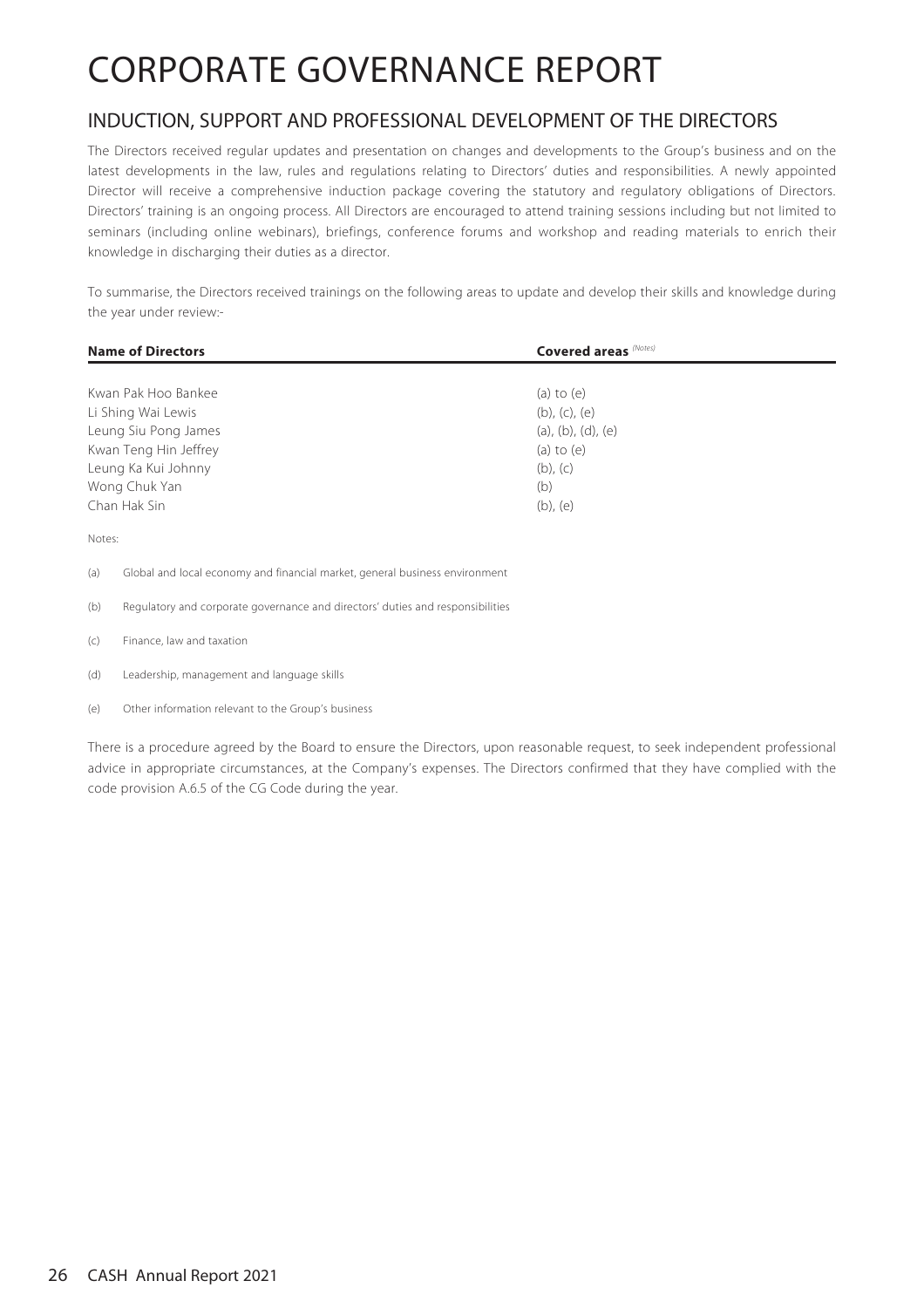## DIRECTORS' INSURANCE

The Company has arranged appropriate insurance cover in respect of legal action against the Directors.

### DIRECTORS' ATTENDANCE AND TIME COMMITMENT

The attendance record of the Directors at the following meetings during the year is set out below:

|                                       | <b>Meetings attended/held</b>                          |                                               |                                    |                                                          |                                     |                                             |  |
|---------------------------------------|--------------------------------------------------------|-----------------------------------------------|------------------------------------|----------------------------------------------------------|-------------------------------------|---------------------------------------------|--|
| <b>Name of Directors</b>              | <b>Executive</b><br><b>Committee</b><br><b>Meeting</b> | <b>Full</b><br><b>Board</b><br><b>Meeting</b> | <b>Committee</b><br><b>Meeting</b> | <b>Audit Remuneration</b><br>Committee<br><b>Meeting</b> | Annual<br>General<br><b>Meeting</b> | <b>Special</b><br>General<br><b>Meeting</b> |  |
| <b>EDs</b>                            |                                                        |                                               |                                    |                                                          |                                     |                                             |  |
| Kwan Pak Hoo Bankee                   | 12/12                                                  | 7/7                                           | N/A                                | 1/1                                                      | 1/1                                 | 1/2                                         |  |
| Li Shing Wai Lewis                    | 12/12                                                  | 7/7                                           | N/A                                | N/A                                                      | 1/1                                 | 2/2                                         |  |
| Leung Siu Pong James                  | 12/12                                                  | 7/7                                           | N/A                                | N/A                                                      | 1/1                                 | 2/2                                         |  |
| Kwan Teng Hin Jeffrey                 | 12/12                                                  | 7/7                                           | N/A                                | N/A                                                      | 1/1                                 | 2/2                                         |  |
| <b>INEDs</b>                          |                                                        |                                               |                                    |                                                          |                                     |                                             |  |
| Leung Ka Kui Johnny                   | N/A                                                    | 7/7                                           | 4/4                                | 1/1                                                      | 0/1                                 | 1/2                                         |  |
| Wong Chuk Yan                         | N/A                                                    | 6/7                                           | 3/4                                | 0/1                                                      | 1/1                                 | 2/2                                         |  |
| Chan Hak Sin                          | N/A                                                    | 7/7                                           | 4/4                                | N/A                                                      | 1/1                                 | 0/2                                         |  |
| <b>Total number of meetings held:</b> | 12                                                     | 7                                             | 4                                  |                                                          |                                     | 2                                           |  |

During the year, the Chairman of the Board held a meeting with the INEDs without the presence of the EDs.

Upon reviewing (i) the annual confirmation of the time commitment given by each Director; (ii) the directorships and major commitments of each Director; and (iii) the attendance rate of each Director on full Board and their executive committee meetings with the Management on their respective functional duties and responsibilities, the Board is satisfied that all Directors have spent sufficient time in performing their responsibilities during the year.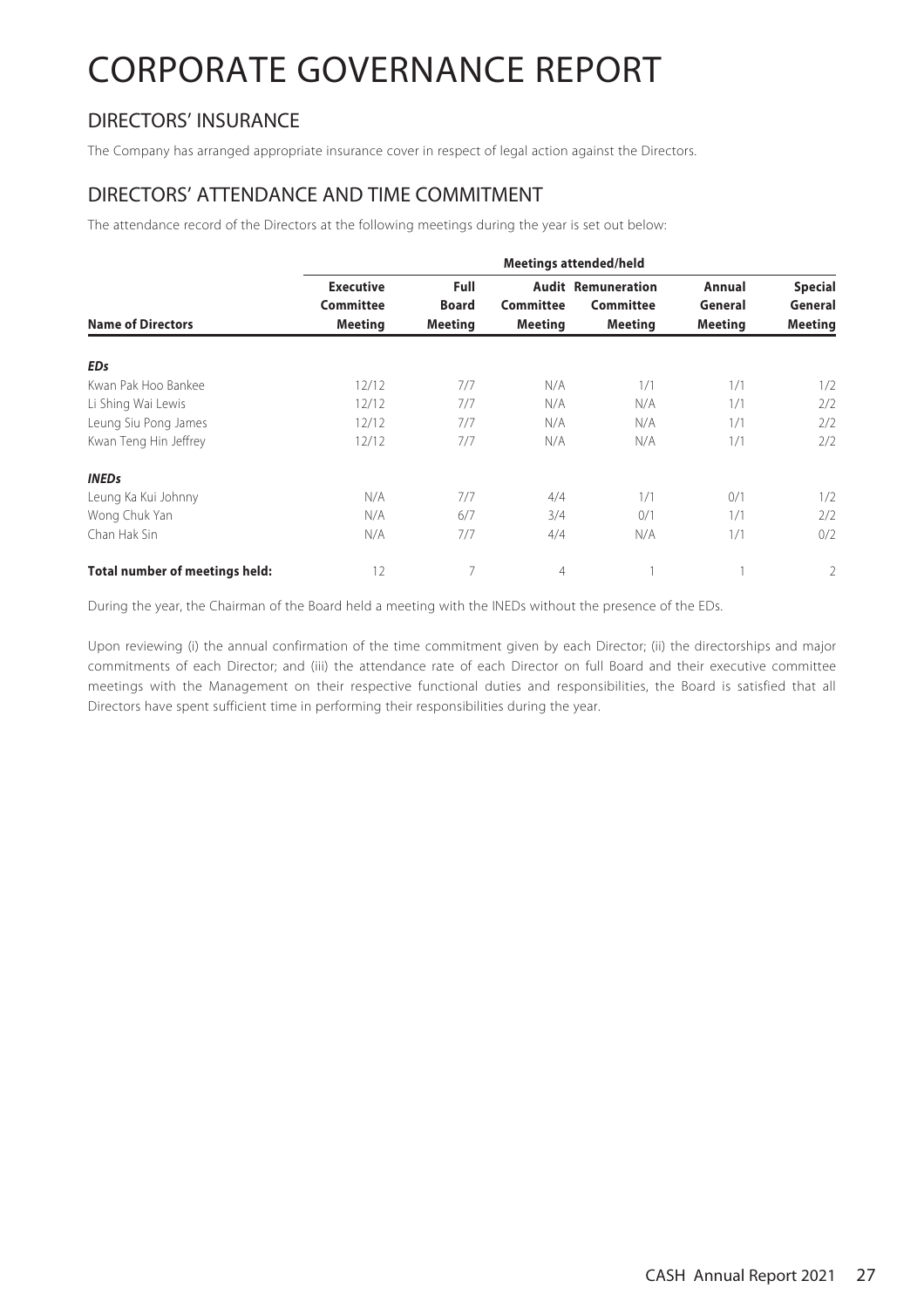### BOARD MEETINGS AND PROCEEDINGS

Regular Board meetings were held at approximately quarterly interval. The Directors have access to the advice and services of the Company Secretary and key officers of the company secretarial team for ensuring that the Board procedures, and all applicable rules and regulations, are followed.

All Directors are consulted as to whether they wish to include any matter in the meeting agenda before the agenda for each board meeting is issued. Board meeting notice is sent to the Directors at least 14 days prior to each regular board meeting. Originals of the minutes of board meetings will be kept by the Company Secretary and are opened for inspection at any reasonable time on reasonable notice by any Director.

If a Director has a conflict of interest in a matter to be considered by the Board which the Board has determined to be material, the Director will abstain from voting on the relevant board resolution in which he/she or any of his/her associates has a material interest and that he/she shall not be counted in the quorum present at the board meeting.

## AUDIT COMMITTEE (SET UP ON 28 JUNE 1999)

The Audit Committee comprises 3 INEDs, namely Mr Leung Ka Kui Johnny (chairman of the committee), Mr Wong Chuk Yan and Dr Chan Hak Sin.

The specific written terms of reference of the Audit Committee was revised on 17 November 2015 and is available on the Company's website.

The Audit Committee is primarily responsible for making recommendations to the Board on the appointment and removal of the external auditor, approving the remuneration and terms of engagement of external auditor, reviewing financial information and overseeing of the financial reporting system, risk management and internal control procedures. The Audit Committee held 4 meetings during the year.

A summary of work performed by the Audit Committee during the year is set out as follows:

- i. reviewed the annual and interim financial statements and the quarterly business operation and development of the Group;
- ii. discussed/met with the external auditor on general accounting issues of the Group, and reviewed their work and findings relating to the annual audit and the effectiveness of the audit process;
- iii. reviewed the effectiveness of the risk management and internal control systems of the Group;
- iv. annual review of the non-exempt continuing connected transactions of the Group; and
- v. reviewed the external auditor's independence, approved the engagement and remuneration of external auditor and recommended the Board on the re-appointment of external auditor.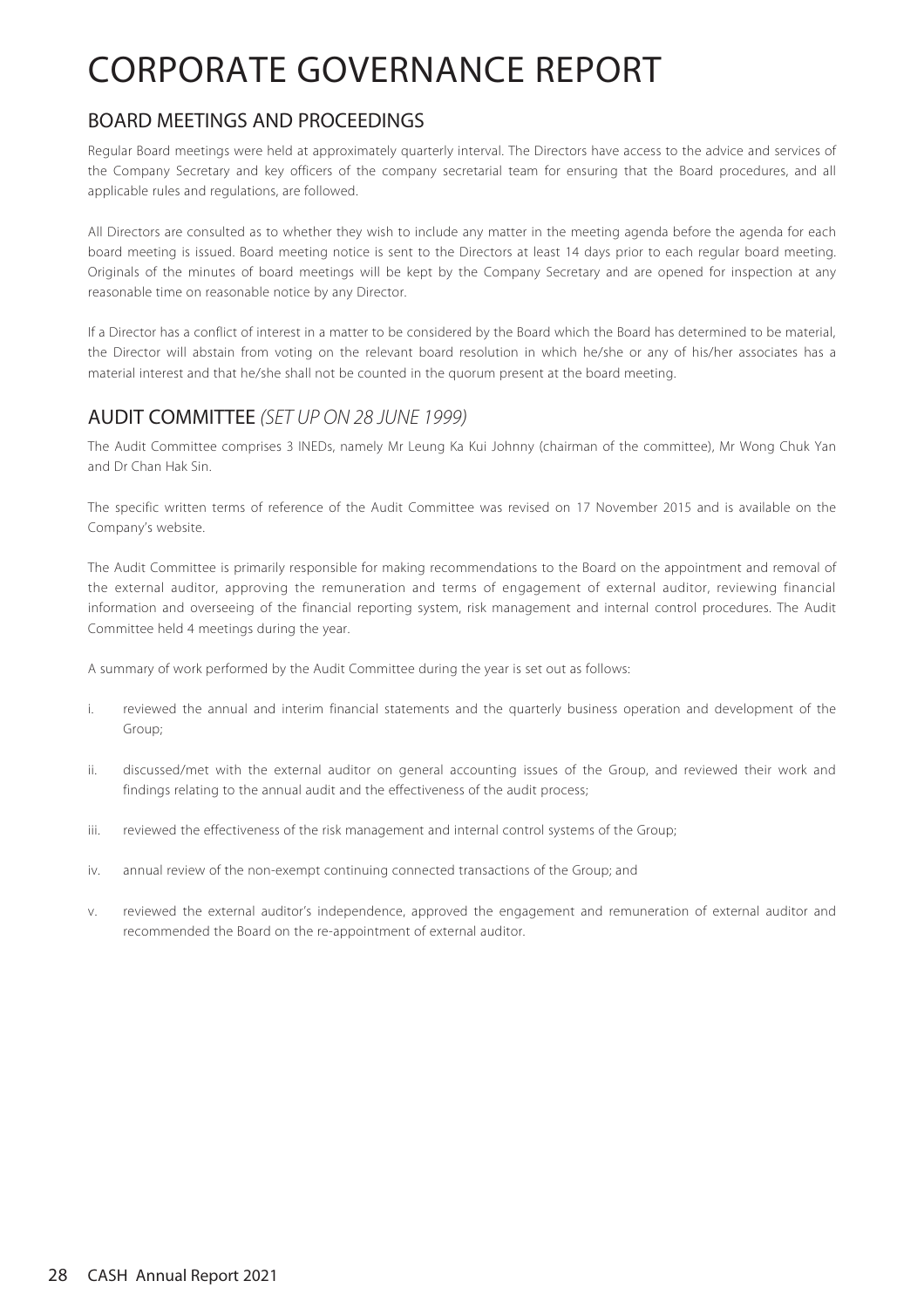## REMUNERATION COMMITTEE (SET UP ON 1 JUNE 2005)

The Remuneration Committee comprises 2 INEDs, Mr Leung Ka Kui Johnny (chairman of the committee) and Mr Wong Chuk Yan, as well as Dr Kwan Pak Hoo Bankee (Chairman of the Board).

The specific written terms of reference of the Remuneration Committee (as re-adopted on 7 February 2012) is available on the Company's website. Pursuant to the CG Code B.1.2(c)(ii) and the terms of reference adopted by the Remuneration Committee, its primary duties are to make recommendation to the Board on the Company's policies and structure of the remuneration of Directors and senior management and the remuneration packages of individual EDs and senior management. Details of the remuneration of each of the Directors for the year are set out in note 11 to the consolidated financial statements. The Remuneration Committee held 1 meeting during the year.

A summary of the work performed by the Remuneration Committee during the year is set out as follows:

- i. determined and endorsed to the remuneration policy and structure for the Directors and senior management;
- ii. assessed the performance of executive Directors and reviewed their current level and remuneration structure/package and approved their specific remuneration package of executive Directors; and
- iii. reviewed and approved the cost rationalisation measures and business re-engineering plan of the Group.

## NOMINATION POLICY FOR THE DIRECTORS

### **Nomination of the Directors**

The Company had adopted a nomination policy incorporating the board diversity policy for the criteria, procedures, and process of the appointment and removal of the Directors. The criteria to select candidates for directorship is based on a range of diversity perspectives, including gender, age, culture and educational background, professional skill, experience in relevant areas, personal qualities, and whether the candidate can demonstrate his commitment, competence and integrity required for the position of the Director, and in case of INEDs, the independence requirements set out in the Listing Rules and their time commitment to the Company. Nomination of new Director(s) will continue to be made on a merit basis and candidates will be considered against objective criteria, with due regard to the benefits of diversity of the Board and our business model and specific needs from time to time. Nomination of new Director(s) will normally be proposed by the Chairman and/or CEO subject to the Board's approval. External consultants may be engaged, if necessary, to access a wider range of potential candidate(s).

During the year, the Board as a whole regularly reviewed the structure, size and composition of the Board to ensure that it has a balance of expertise, skills and experience appropriate for the requirements of the business of the Company. The independence of the INEDs was assessed according to the relevant rules and requirements under the Listing Rules.

Since there is no appointment and resignation of Director during the year under review, no meeting was held by the EDs for resolving such issues.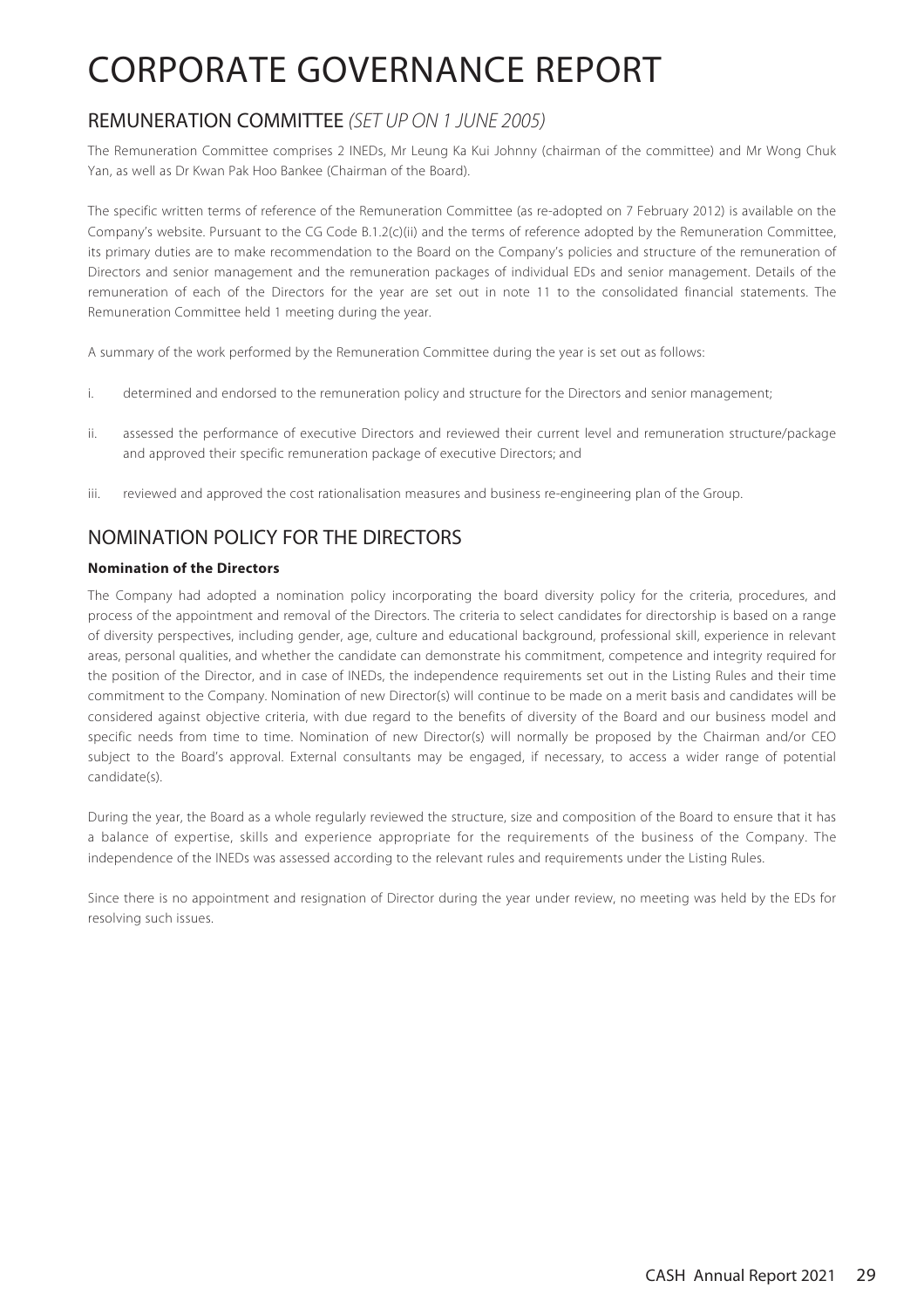### **Remuneration policy of the Directors**

The Company adopted a remuneration policy providing guideline for the Directors' remuneration.

Under the remuneration policy, the Directors' remuneration should be based on internal equity factors and external market conditions and will be reviewed from time to time.

The remuneration of EDs generally consists of:

- fixed monthly salary/allowance which is set in accordance to the Director's duties, responsibilities, skills, experiences and market influences;
- pension which is based on the local Mandatory Provident Fund Contribution Scheme;
- short term variable incentive which may include discretionary cash bonus depending on the achievement of short-term corporate objectives and/or personal targets;
- long term variable incentive which may include share options designed to encourage long-term commitment.

The remuneration of the non-executive Director(s) of the Company (if any) and the INEDs will be a lump sum of Directors' remuneration made annually.

The remuneration paid to and/or entitled by each of the Directors for the year under review is set out in note 11 to the consolidated financial statements in this annual report.

The share options granted to and/or entitled by the Directors during the year under review are set out in the section headed "Directors' Interests in Securities" in the Directors' report of this annual report.

### CORPORATE GOVERNANCE FUNCTIONS

The Board is responsible for the corporate governance functions of the Group. The specific written terms of reference of the corporate governance functions is available on the Company's website. The primary duties of the corporate governance functions are (a) reviewing the policies and practices on (i) corporate governance and (ii) compliance with legal and regulations requirements of the Company; (b) reviewing and monitoring the training and continuous professional development of the Directors and senior management; and (c) reviewing the Company's compliance with code and disclosure in this report.

During the year, the Board reviewed the policies and practices on corporate governance, the training and continuous professional development of Directors and senior management and the Company's compliance with code and disclosure in this report.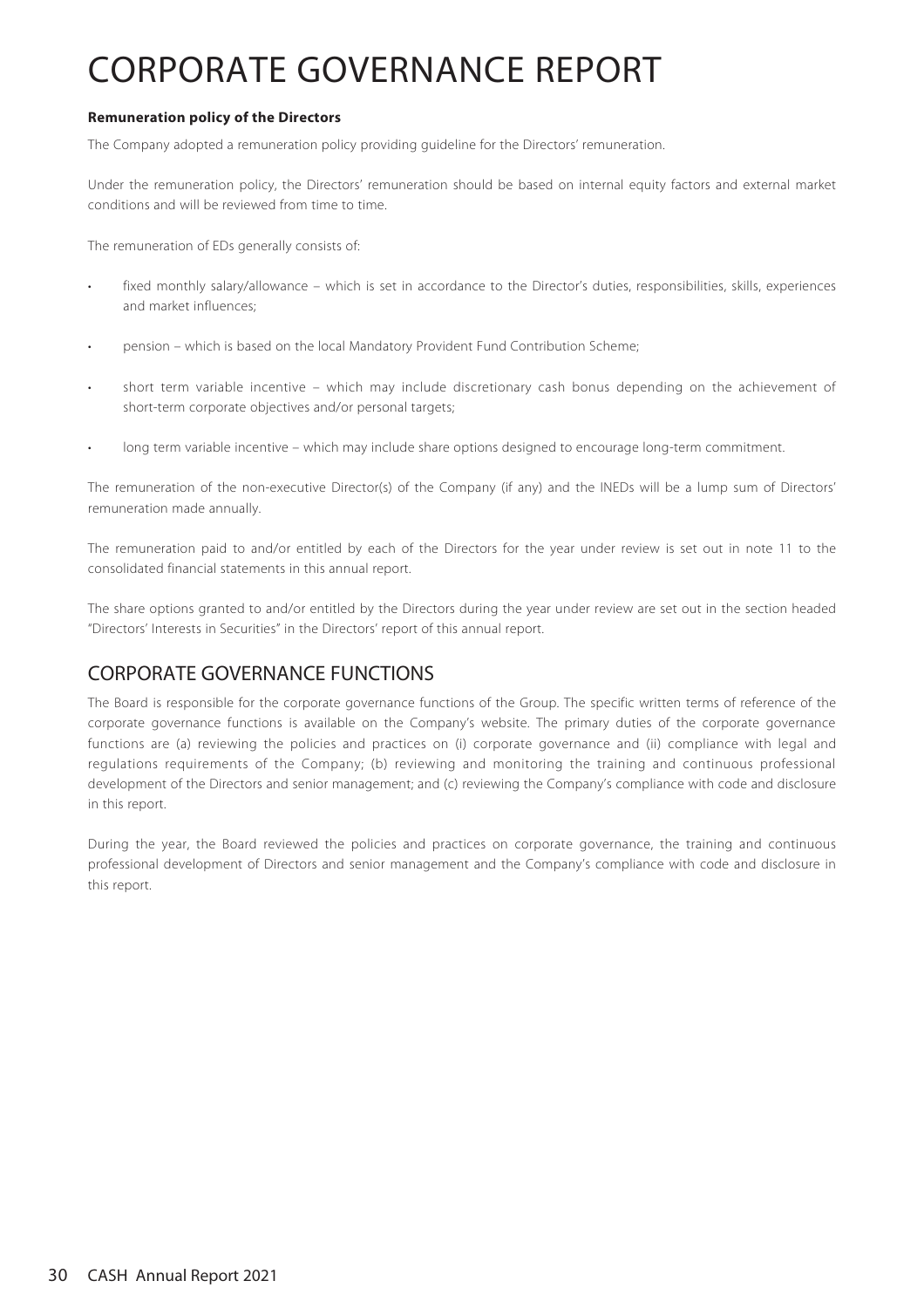## DIVIDEND POLICY

The Company has adopted a dividend policy as set out below:

### **1. Purpose**

The policy aims to set out the approach for the declaration and payment of dividend by the Board.

### **2. Vision**

The Company considers stable and sustainable returns to the Shareholders to be our goal.

#### **3. Power of the Board**

- 3.1 The Company may declare and distribute dividends to the Shareholders by way of cash or by other means that the Board considers appropriate.
- 3.2 In proposing any dividend payout, the Board shall also take into account, inter alia:-
	- (i) the Company's actual and expected financial performance;
	- (ii) retained earnings and distributable reserves of the Company and each of the members of the Group;
	- (iii) the level of the Group's debts to equity ratio, return on equity and the relevant financial covenants;
	- (iv) any restrictions on payment of dividends that may be imposed by the Group's lenders;
	- (v) the Group's expected working capital requirements and future expansion plans;
	- (vi) general economic conditions, business cycle of the Group's business and other internal or external factors that may have an impact on the business or financial performance and position of the Company; and
	- (vii) any other factors that the Board deems appropriate.
- 3.3 Any declaration and/or payment of future dividend is subject to the Board's determination that the same would be in the best interests of the Group and the Shareholders as a whole.

#### **4. Governing rules**

Declaration of the dividend by the Company is also subject to any restrictions under the Laws of Bermuda, the bye-laws of the Company and any applicable laws, rules and regulations.

#### **5. Approval**

- 5.1 The Board may from time to time pay to the Shareholders such interim and/or special dividends as it considers to be justified by the profits of the Group.
- 5.2 Any final dividends declared by the Company must be approved by an ordinary resolution of the Shareholders at an AGM and must not exceed the amount recommended by the Board.

#### **6. Review of this policy**

The Board will review the policy from time to time and may exercise at its sole and absolute discretion to update, amend and/or modify the policy at any time as it deems fit and necessary.

### **7. Legal validity**

The policy shall in no way constitute a legally binding commitment by the Company in respect of its future dividend and/or in no way obligate the Company to declare a dividend at any time or from time to time. There is no assurance that dividends will be paid in any particular amount for any given period.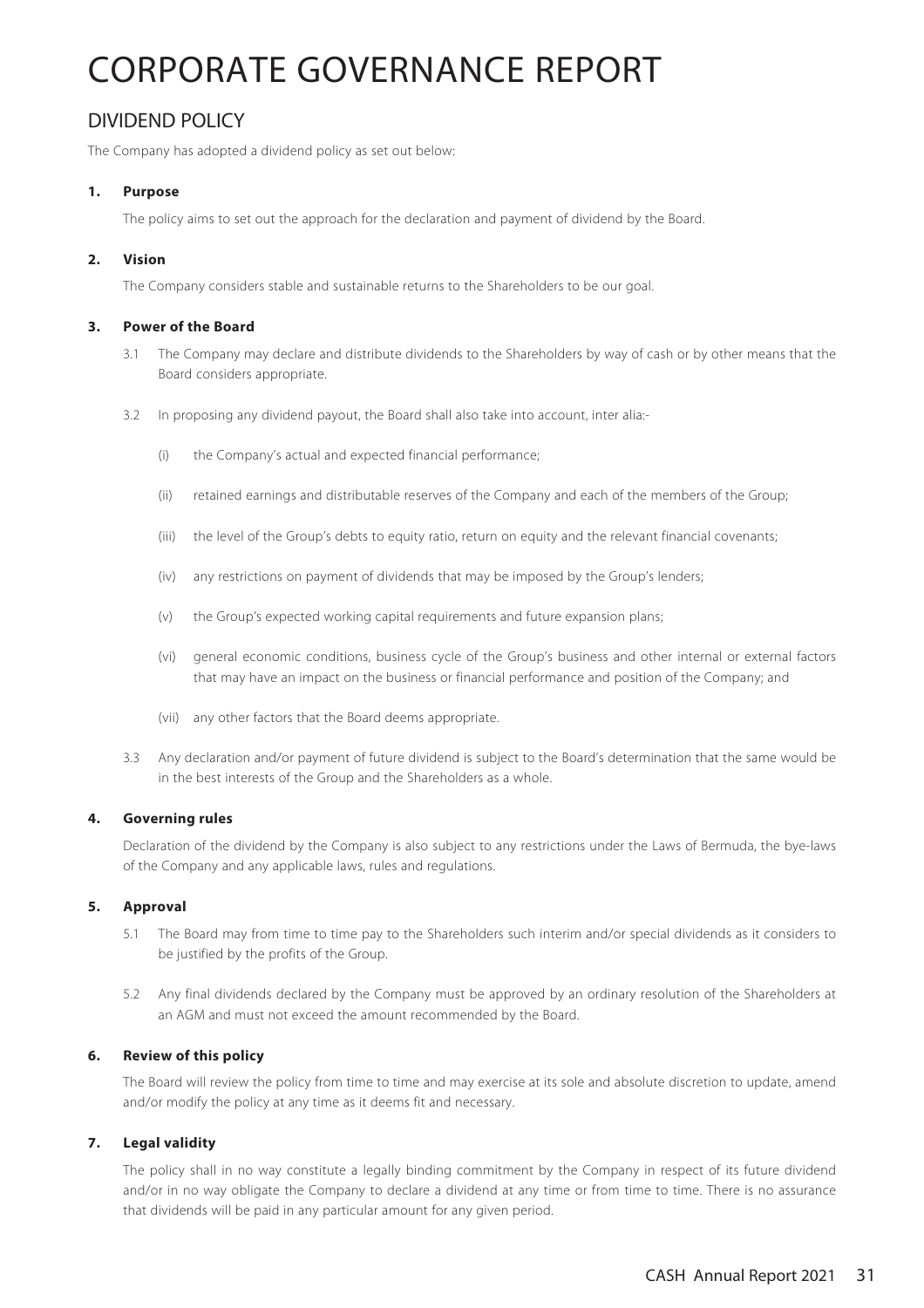## SECURITIES TRANSACTIONS OF DIRECTORS

The Company has adopted the Model Code for Securities Transactions of Directors of Listed Issuers as set out in Appendix 10 of the Listing Rules as its own code of conduct regarding Directors' securities transactions. Having made specific enquiries to the Directors of the Company, all of them confirmed that they have complied with the required standard of dealings and the code of conduct throughout the year.

## ACCOUNTABILITY AND AUDIT

The Directors acknowledge that it is their responsibilities to prepare the financial statements of the Group and other financial disclosures required under the Listing Rules and the Management has provided such explanation and information to the Board to enable it to make an informed assessment of the financial and other Board decisions. The Directors believe that they have selected suitable accounting policies and applied them consistently, made judgment and estimates that are prudent and reasonable and ensured the financial statements are prepared on a "going concern" basis. The auditor of the Company has made a statement about their reporting responsibilities in the Independent Auditor's Report.

The Management has provided all members of the Board with monthly internal financial statements so as to give the Directors a balanced and understandable assessment of the Company's performance, position and prospects.

## RISK MANAGEMENT AND INTERNAL CONTROLS

The Board acknowledges its responsibilities for establishing and maintaining appropriate and effective risk management and internal control systems, and for determining the nature and extent of the risks it is willing to take in achieving its strategic objectives. The Management is primarily responsible for the design, implementation and monitoring of the risk management and internal control systems.

Procedures have been designed for safeguarding the Group's assets against unauthorised use or disposal, maintaining proper accounting records, ensuring the reliability and usefulness of financial information for internal business use or for publication, and monitoring the compliance with applicable laws, rules and regulations. Furthermore, they are designed to manage rather than eliminate the risk of failure to achieve business objectives, and can only provide reasonable but not absolute assurance against material misstatements or losses.

The key risk management and internal control procedures include the following:

### **(i) Delegation of authority within limits set by the Board**

The Management of business units and functional departments have been delegated powers and authorities by the Board to carry out the day-to-day management, operation, and maintenance of the internal control systems that are appropriate to their business or function. The Group has adopted a tailored governance and organisational structure with formal and clearly defined lines of responsibility and delegation of authority to ensure segregation of duties with check and balance controls are effectively in place.

### **(ii) Risk management process**

System and procedures are in place to identify, evaluate, manage, and report on the material risk types facing the Group including strategic, operations, compliance, reporting, and information and technology risks. Exposure to these risks is monitored by the Risk Management Committee ("RMC"). RMC oversees and defines the Group overall risk management framework, formulates the Group's risk management policy and guideline, determines the overall risk acceptance level, assesses the Group's risk profile, prioritises top risks for the Group, and promotes risk awareness and management knowledge.

Under the Risk Management Framework, the five steps of the risk management process adopted are risk identification, risk assessment and prioritisation, risk manager appointment, risk responses, and risk communication and monitoring. The Group maintains a set of risk registers to record the major and significant risks that will hinder the Company from achieving its business objectives. Risk managers are appointed by the Board to monitor the identified high-risk areas of business practices on an ongoing basis and to develop the subsequent risk response action plans. The risk registers are reviewed and approved by the RMC on a biannual basis for continuous risk assessment.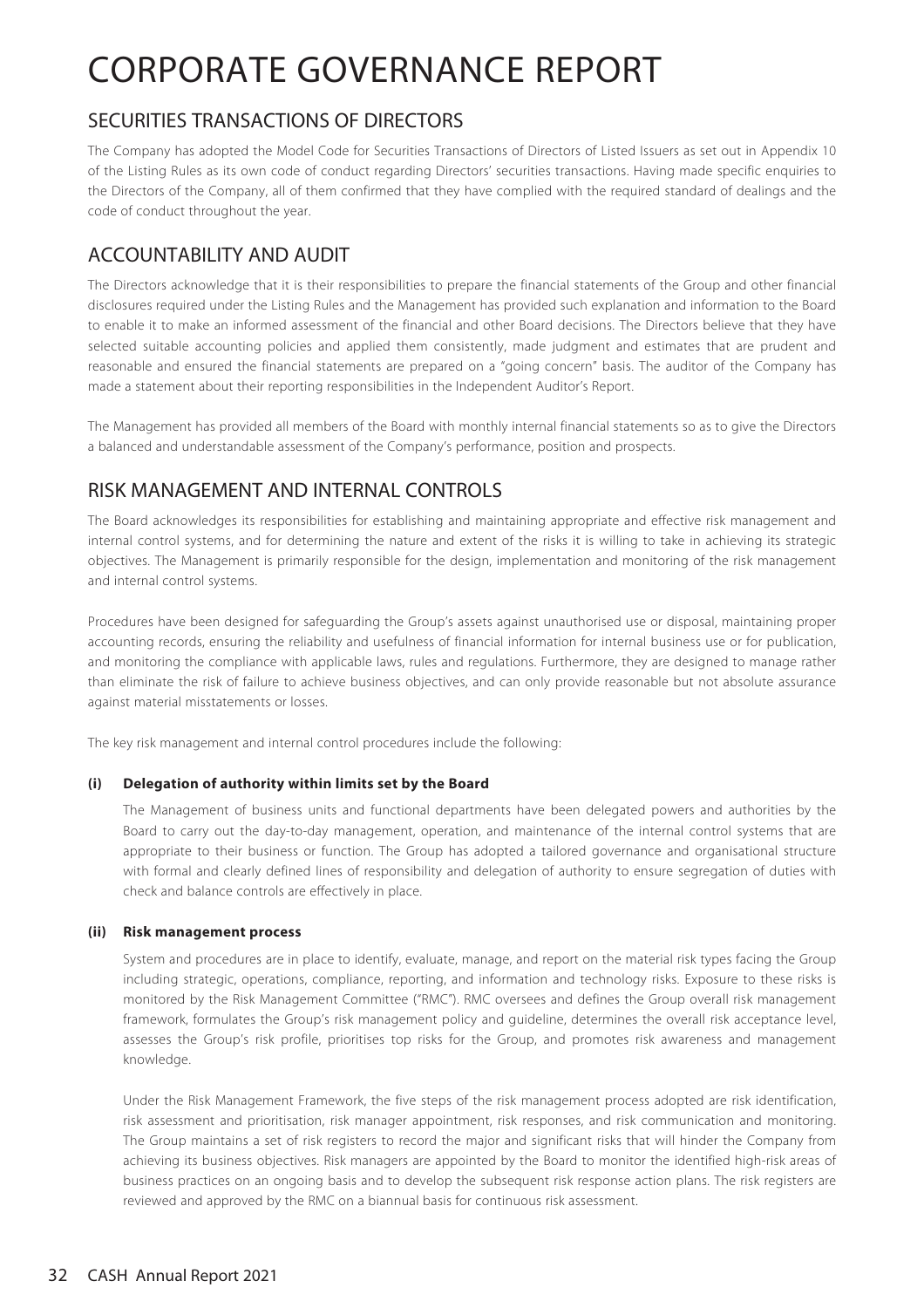#### **(iii) Changes in market condition/external environment**

Processes are in place to identify new risks arising from changes in market conditions or external environment which could expose the Group to heightened risk of loss or reputational damage. The Management is primarily accountable for measuring, monitoring, mitigating and managing the risks and controls in their areas of responsibility.

#### **(iv) Financial reporting**

The Management monitors the business activities closely and reviews monthly financial results of operations against budgets and forecasts. Proper controls are in place for the recording of complete, accurate and timely accounting and management information. In addition, regular reviews and statutory audits are performed by our external auditor to ensure that the preparation of the Group's financial statements are carried out in accordance with generally accepted accounting principles, the Group's accounting policies and applicable laws and regulations.

#### **(v) Internal audit**

The establishment of the Group's internal audit function is to provide the Management with an independent and impartial view on the adequacy, efficiency and effectiveness of the Group's risk management, internal control and governance system and to provide recommendations for improvement. The Group's internal audit function is undertaken by the Internal Audit Department ("IAD"). A risk-based approach is adopted in developing the annual internal audit work plan that is reviewed and endorsed by the Audit Committee. The audit progress and audit observations are reported to the Audit Committee on an annual basis.

#### **(vi) Inside information**

There are internal procedures and controls for the handling and dissemination of inside information. The Group discloses inside information to the public as soon as reasonably practicable unless the information falls within any of the safe harbours as provided in the SFO. Before the information is fully disclosed to the public, the Group ensures the information is kept strictly confidential. If the Group believes that the necessary degree of confidentiality cannot be maintained or that confidentiality may have been breached, the Group will immediately disclose the information to the public. The Group is committed to ensure that information contained in announcement or circulars are not false or misleading as to a material fact, or false or misleading through the omission of a material fact in view of presenting information in a clear and balanced way, which requires equal disclosure of both positive and negative facts.

#### **(vii) Whistle-blowing channels**

The Group maintains a Whistle-blowing policy to encourage employees to report any suspected misconduct contrary to our ethical belief in confidence without the fear of recrimination. Procedures are established for employees to raise complaints directly to the IAD, which will evaluate the complaint and determine whether an investigation is appropriate. IAD coordinates with relevant departments for investigation where necessary and recommendations on improvements are communicated to the respective management for implementation. Audit procedures, investigation results and subsequent follow-up actions taken are reported to the Audit Committee on an annual basis.

#### **Overall assessment**

The Board, through the Audit Committee, has conducted an annual review of the effectiveness of our risk management and internal controls systems covering all material controls, including financial, operational and compliance controls, and the adequacy of resources, staff qualifications and experience, training programs and budget of the Company's accounting, internal audit and financial reporting functions.

In addition, the Board has received confirmation from the Management that the Group's risk management and internal controls systems are in place and functioning effectively.

During the year ended 31 December 2021, the Board is not aware of any material internal control deficiency or significant areas of concern that may affect Shareholders' interests.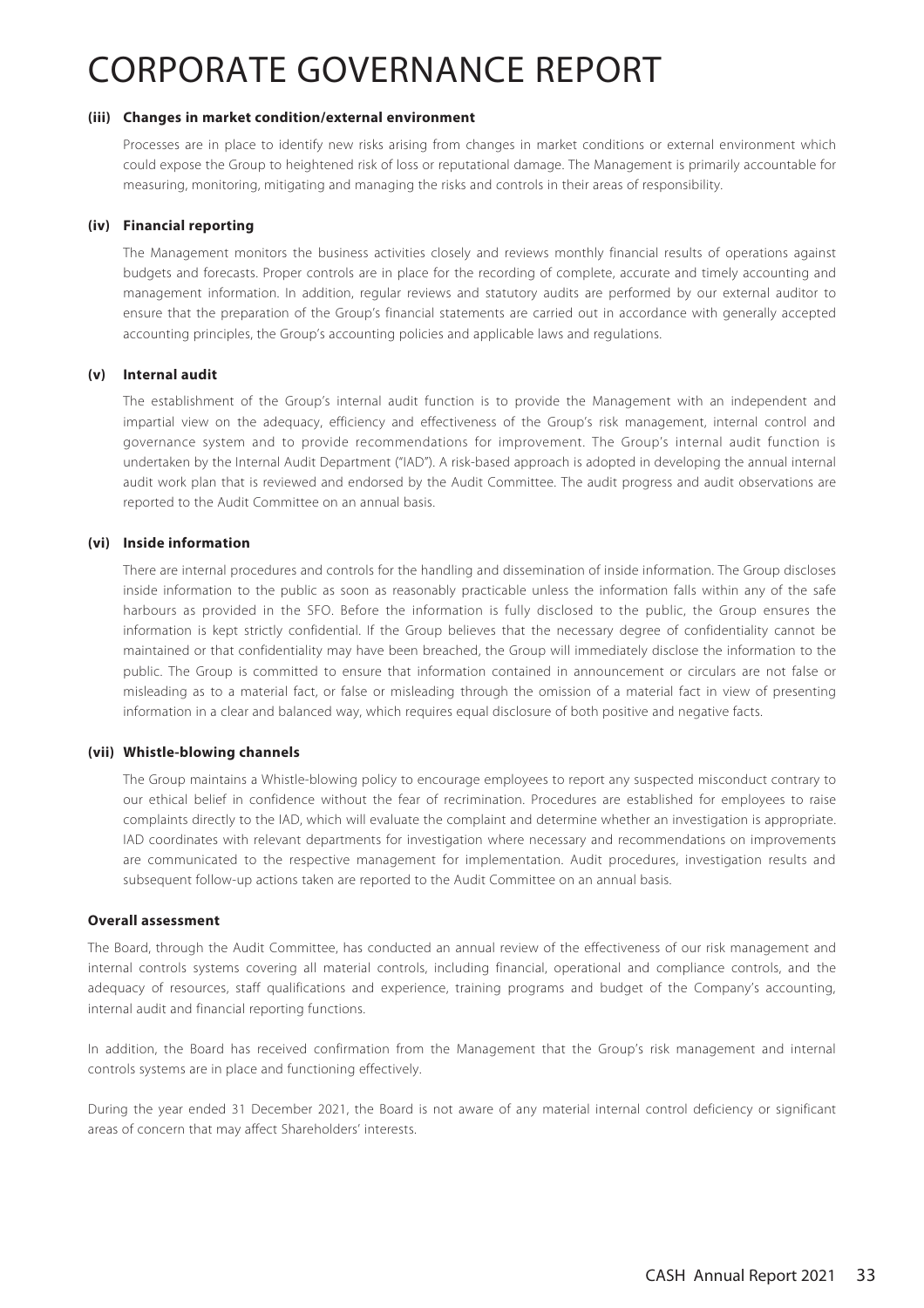## COMMUNICATION WITH SHAREHOLDERS

The Directors consider communication with the Shareholders are mainly in the following ways: (i) the holding of AGMs and SGMs, if any, which may be convened for specific purpose and can provide opportunities for the Shareholders to communicate directly to the Board; (ii) the publication of announcements, annual reports, interim reports and/or circulars as required under the Listing Rules and press releases of the Company providing updated information of the Group; (iii) the holding of press briefings and media interviews from time to time; and (iv) the upkeeping of the latest information of the Group on the Company's website at www.cash.com.hk. The Shareholders and investors are welcome to visit such website.

In order to protect the environment and save costs for the benefit of the Shareholders, the Company has introduced electronic means for receiving corporate communication materials by the Shareholders. The Shareholders may choose to receive printed or electronic copies. In line with our social caring policies, the Shareholders are encouraged to get access to corporate communication materials of the Company through the Company's website.

Separate resolutions are proposed at each general meetings of the Company. The Company's notice to the Shareholders for the AGM was sent to Shareholders at least 20 clear business days before the meeting and notices of the SGMs were sent to Shareholders at least 10 clear business days before such meetings in year 2021.

## CONSTITUTIONAL DOCUMENTS

There are no significant changes in the Company's constitutional documents during the year.

## SHAREHOLDERS' RIGHTS

### **Convening a SGM and putting forward proposals at general meetings**

Pursuant to the bye-laws of the Company, Shareholder(s) holding at the date of the deposit of the requisition not less than one-tenth (10%) of the paid-up capital of the Company carrying the right of voting at general meetings of the Company shall have the right to submit a written requisition requiring a SGM to be called by the Board.

The written requisition (i) must state the object(s) of the meeting, and (ii) must be signed by the requisitionists and deposited at the registered office of the Company for attention of the Company Secretary of the Company, and may consist of several documents in like form, each signed by one or more requisitionists. Such requisitions will be verified with the Company's share registrar and upon its confirmation that the requisition is proper and in order, the Company Secretary will ask the Board to convene a SGM by serving sufficient notice to all Shareholders. On the contrary, if the requisition has been verified as not in order, the requisitionists will be advised of this outcome and accordingly, the SGM will not be convened as requested.

If Directors do not within 21 days from the date of the deposit of the requisition proceed duly to convene a SGM for a day within 2 months after the date of deposit of such requisition, the requisitionists or any of them representing more than one-half of the total voting rights of all of them may convene a SGM, but any SGM so convened shall not be held after the expiration of 3 months from the said date of deposit of the requisition. A meeting convened by the requisitionists shall be convened in the same manner, as nearly as possible, as that in which meetings are to be convened by Directors.

Pursuant to the Bermuda Companies Act 1981, either any number of the registered Shareholders holding not less than one-twentieth (5%) of the paid-up capital of the Company carrying the right of voting at general meetings of the Company ("Requisitionists"), or not less than 100 of such registered Shareholders, can request the Company in writing to (a) give to Shareholders entitled to receive notice of the next AGM notice of any resolution which may properly be moved and is intended to be moved at that meeting; and (b) circulate to Shareholders entitled to have notice of any general meeting any statement of not more than 1,000 words with respect to the matter referred to in any proposed resolution or the business to be dealt with at that meeting. The requisition signed by all the Requisitionists must be deposited at the registered office of the Company with a sum reasonably sufficient to meet the Company's relevant expenses and not less than 6 weeks before the meeting in case of a requisition requiring notice of a resolution or not less than 1 week before the meeting in the case of any other requisition. Provided that if an AGM is called for a date 6 weeks or less after the requisition has been deposited, the requisition though not deposited within the time required shall be deemed to have been properly deposited for the purposes thereof.